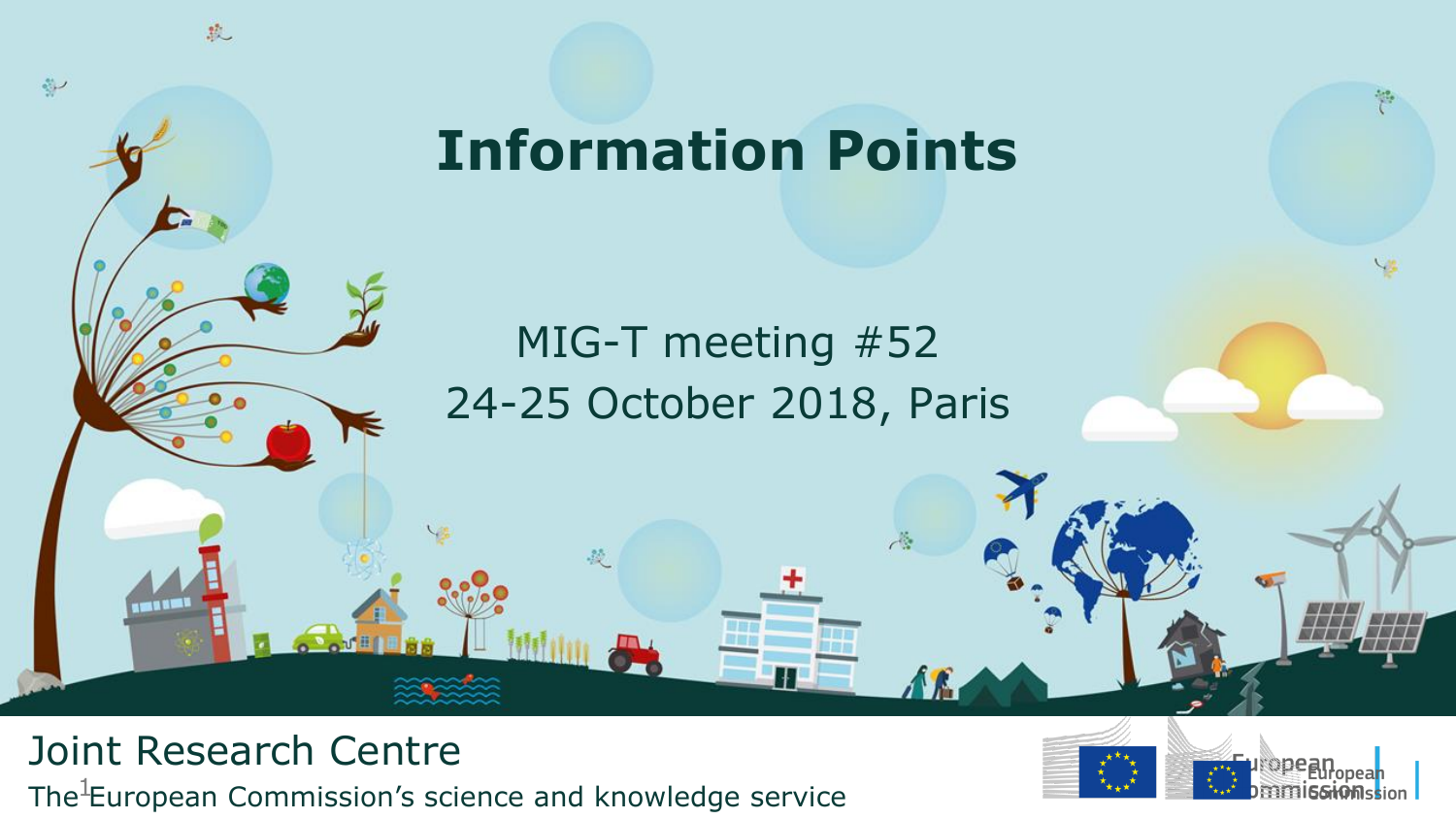# **Geospatial Knowledge Base – an update**

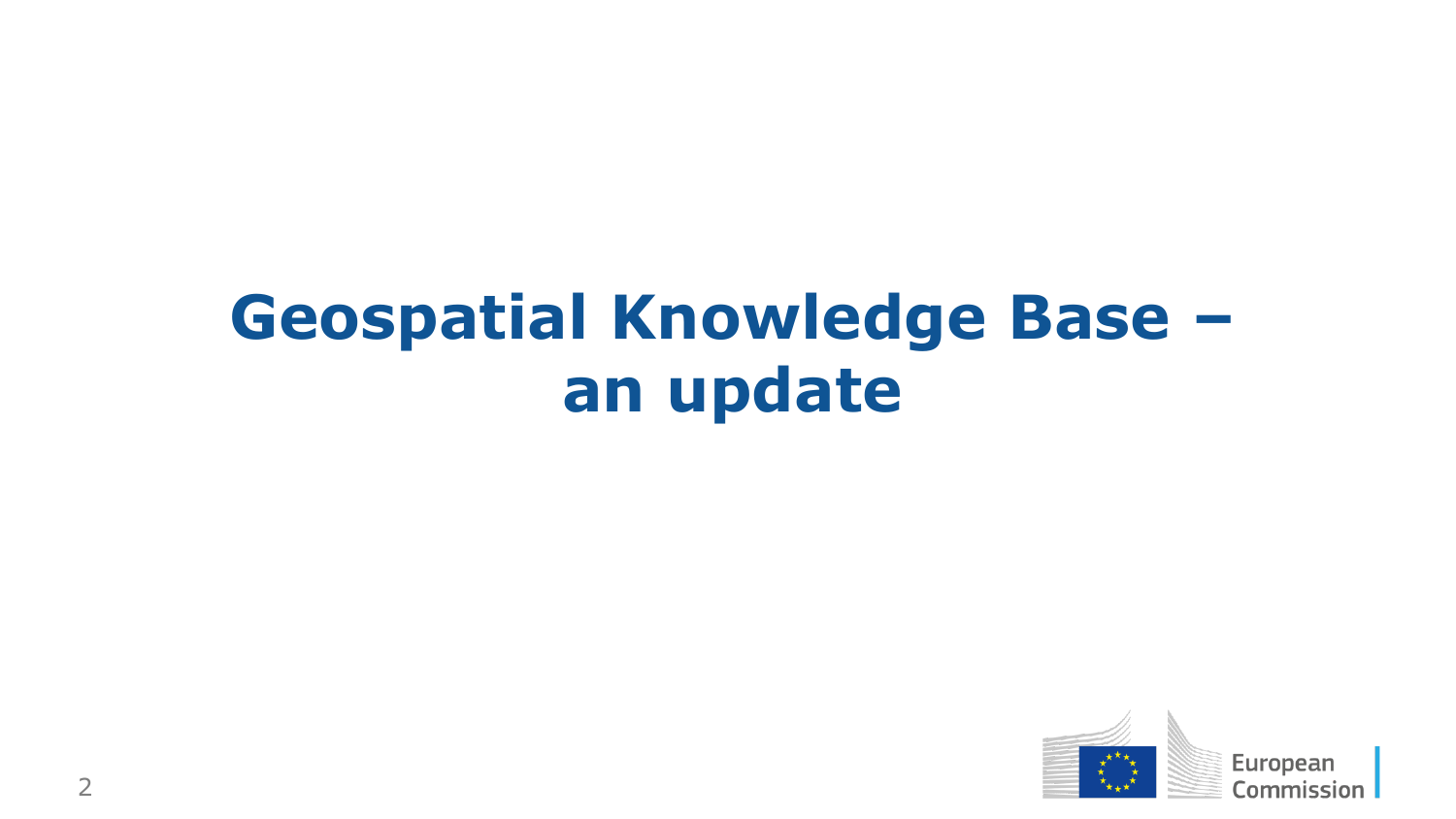#### **Context** English (en) About | Contact53 | Terms of use | Privacy Policy | Legal Notice | Cookies **INSPIRE KNOWLEDGE BASE** Search... Infrastructure for spatial information in Europe European Commission > INSPIRE > Toolkit > Training library Home Learn Implement Participate Use Toolkit **Training library** About INSPIRE **INSPIRE Policy Background Training Material INSPIRE Principles** A number of training resources are available, both from the Commission and EEA and INSPIRE Legislation from research projects and other stakeholders. Implementing Rules 90 **INSPIRE Technical Guidance** A selection of these courses have been made availabe on the Geospatial Knowledge Base Who's who? (GKB) Training Platform, jointly commissioned by EC INSPIRE team and the ELISE Training project. Access to this INSPIRE Training Library is free of charge, but registration is required. If you have a training module you would like added to this library you can submit a proposal, or maybe you Community have an idea for a new training course. Data and Service Sharing Let us know! Data Specifications • Implement Propose a training module Request a new training module **WINSPIRE** • INSPIRE in your Country Optional Recommended Learn modules modules Maintenance and Implementation 1. Context knowledge for INSPIRE Metadata MIG Workprogramme **Managers Public Servants Technicians** Monitoring and Reporting Network Services  $\triangledown$ **Introduction to INSPIRE Access The Module** Spatial Data Services Use ☑  $\triangledown$  $\boldsymbol{\triangledown}$ **INSPIRE Data and service Access The Module** sharing  $\triangledown$  $\blacktriangledown$ **Basic concepts of XML and GML Access The Module**  $\boldsymbol{\triangledown}$  $\boldsymbol{\triangledown}$ **INSPIRE Data Specifications Access The Module**  $\triangledown$ **Data Quality Access The Module**  $\boldsymbol{\nabla}$  $|\mathcal{J}|$ **INSPIRE Network Services Access The Module**  $\triangledown$ V **Data Harmonisation Access The Module**

#### **Online trainings**

|                                                                 |                             | Public<br><b>Servants</b> | <b>Technicians</b> |
|-----------------------------------------------------------------|-----------------------------|---------------------------|--------------------|
| <b>Procedures for Data and Metadata</b><br><b>Harmonisation</b> | <b>Access The</b><br>Module |                           |                    |
| <b>Examples of Data Transformation</b>                          | <b>Access The Module</b>    |                           |                    |
| <b>Metadata and Data Validation for INSPIRE</b>                 | <b>Access The Module</b>    |                           |                    |
| <b>Metadata and Catalogue Services</b>                          | <b>Access The Module</b>    |                           |                    |
| <b>INSPIRE Network Services - advanced</b>                      | <b>Access The Module</b>    |                           |                    |

3. Technological trends and innovative solutions

 $\star$ 

 $\alpha$ 

|                                    |                          | <b>Managers</b> | <b>Public Servants Technicians</b> |  |
|------------------------------------|--------------------------|-----------------|------------------------------------|--|
| <b>INSPIRE</b> advanced            | <b>Access The Module</b> |                 |                                    |  |
| <b>Introduction to Linked Data</b> | <b>Access The Module</b> |                 |                                    |  |
| <b>Linked Data Advanced</b>        | <b>Access The Module</b> |                 |                                    |  |

The INSPIRE Glossary contains general terms and definitions that specify the common terminology used in the INSPIRE Directive and in the INSPIRE Implementing Rules documents and these training modules.

- Created within the ELISE project
- Developed by GISIG for JRC
- Three different user profiles

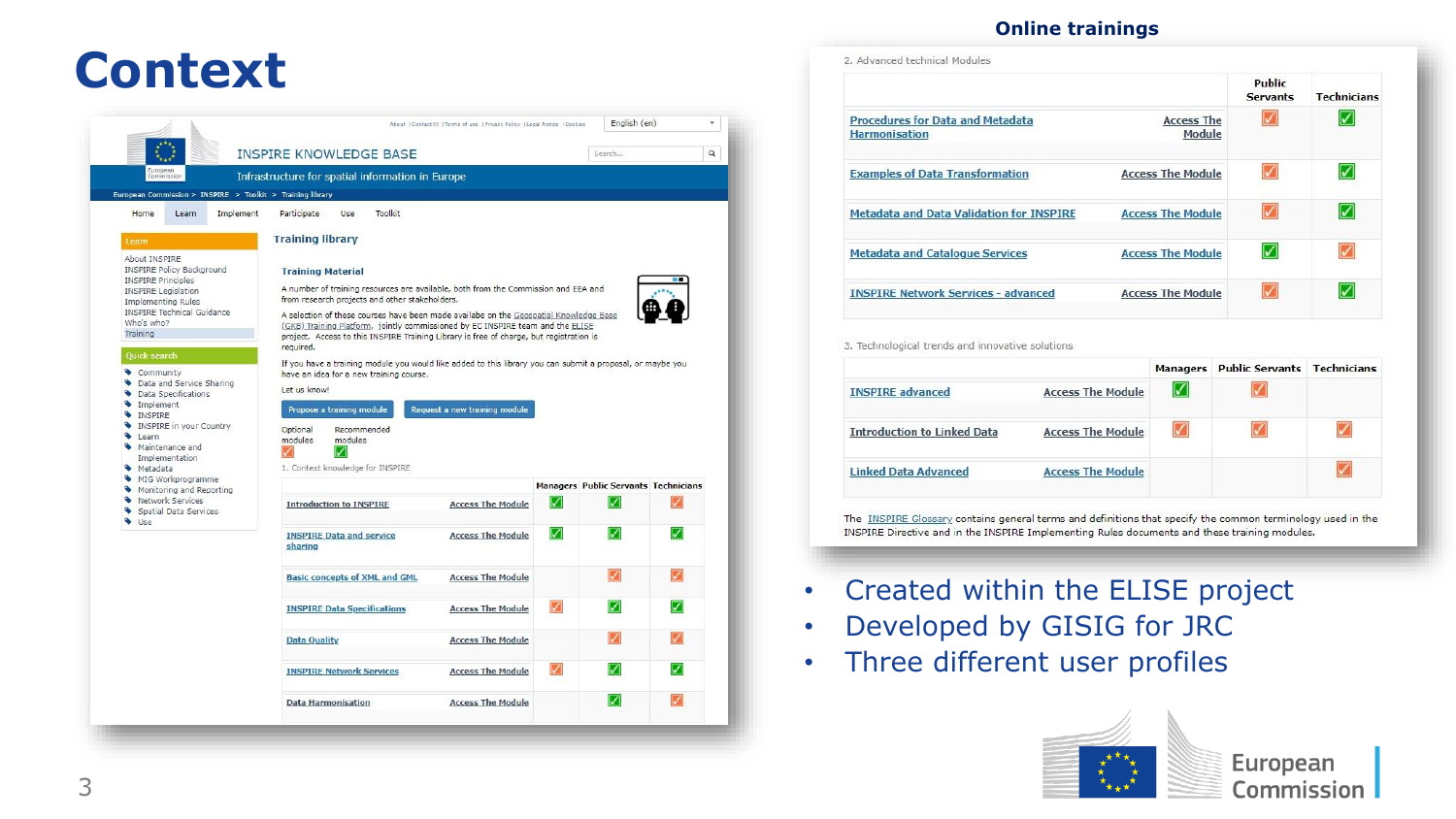## **Some statistics …**

- 440 registered users
- Used on a daily basis





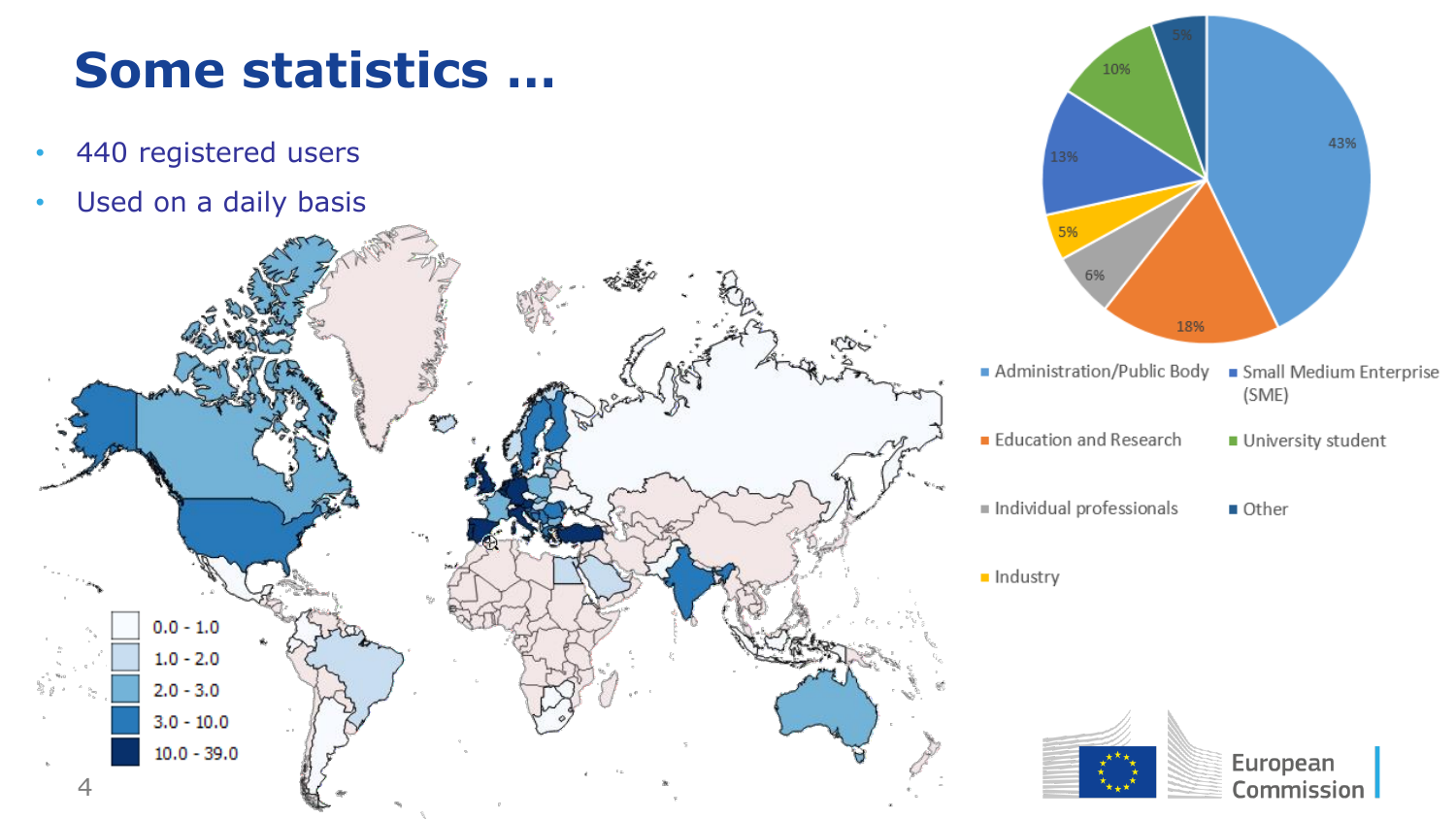## **Join the platform**

We encourage MIG representatives to:

- Register and spread the word
- Translate and reuse content
- Contribute own courses
- Propose new courses

<https://inspire.ec.europa.eu/portfolio/training-library>



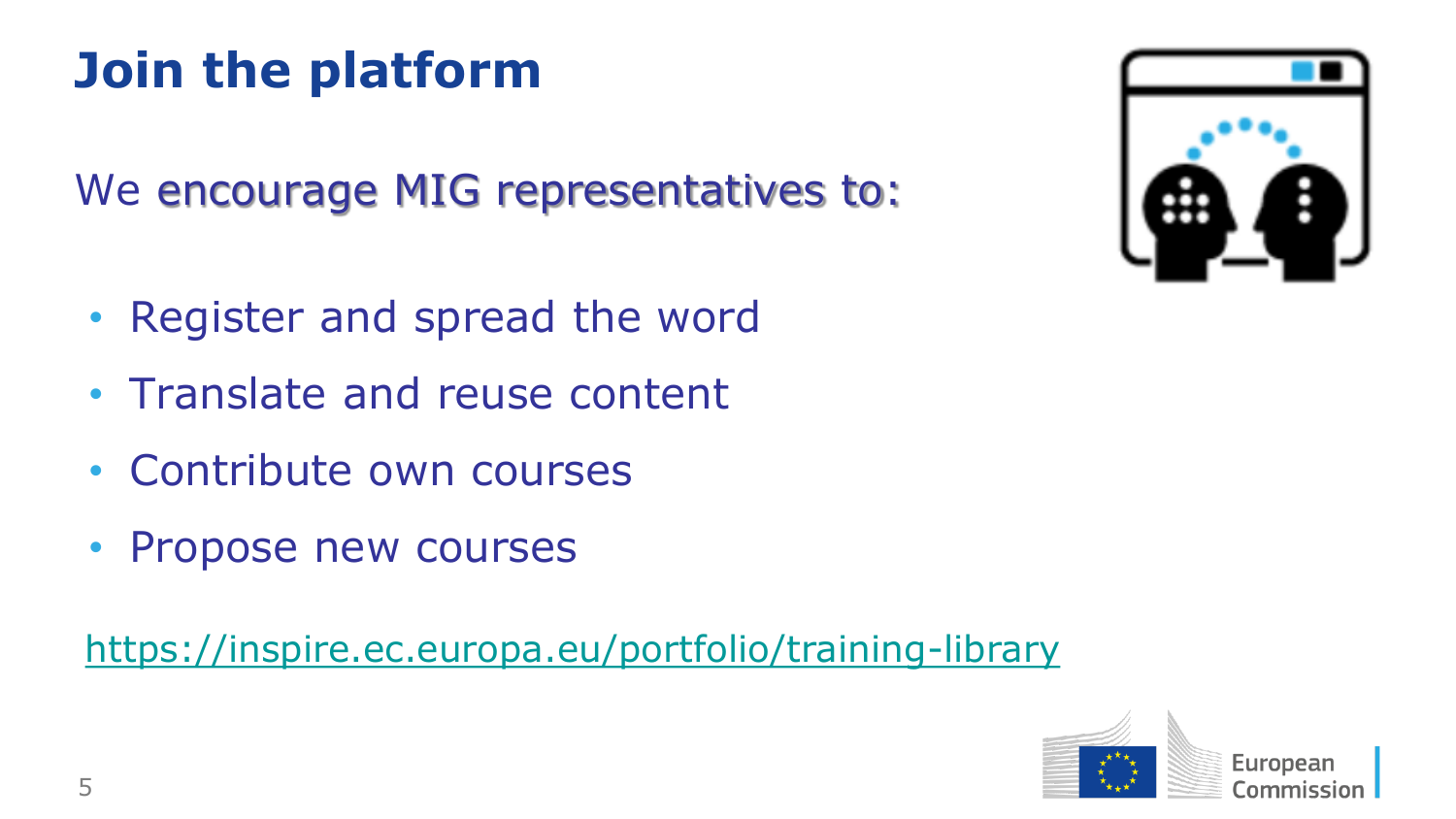# **Thanks!**

**STORED & PACK** 

**ANGLE CALL** 

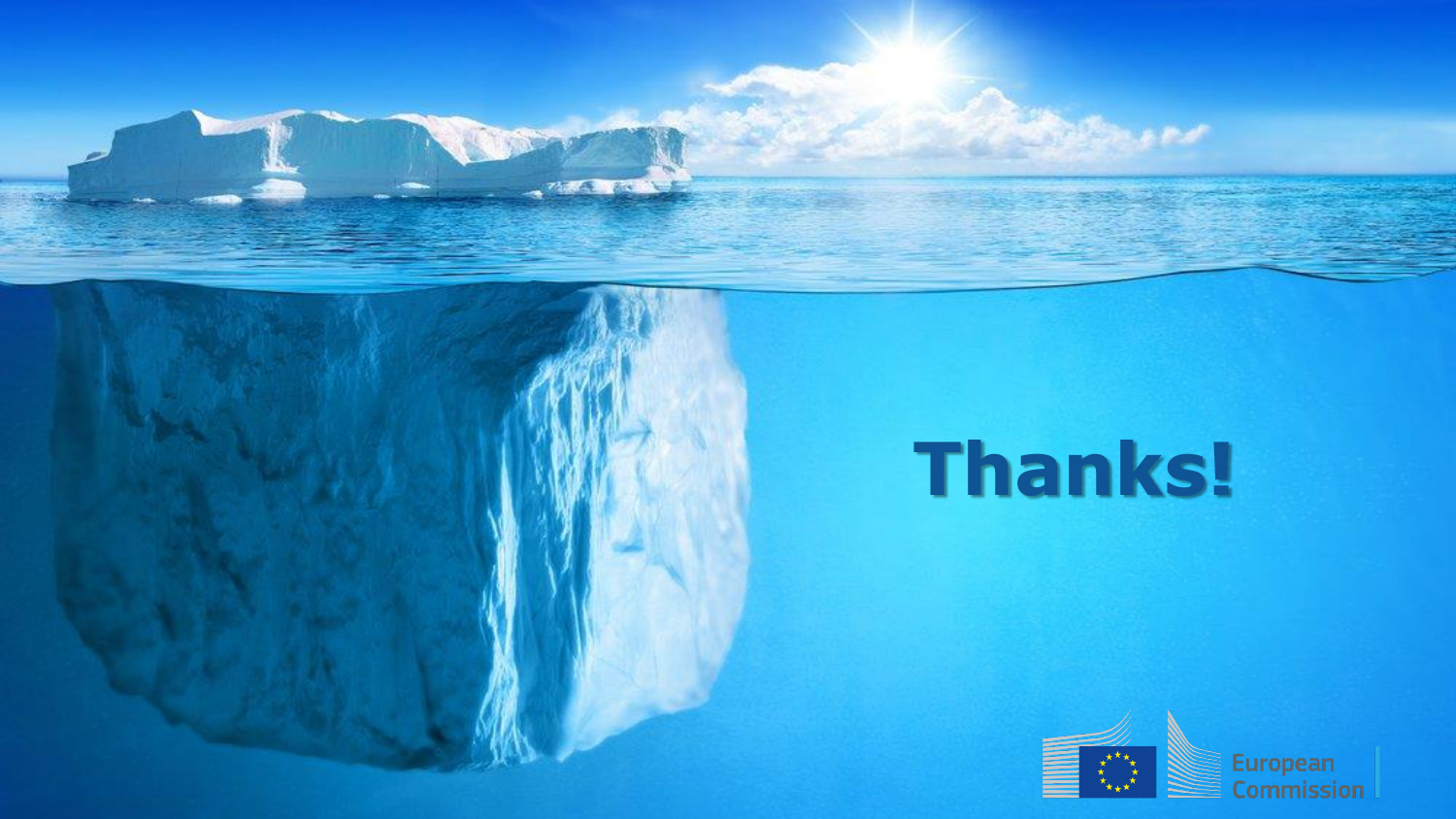# **Study: Role of INSPIRE in the Digital Transformation of Public Administration**

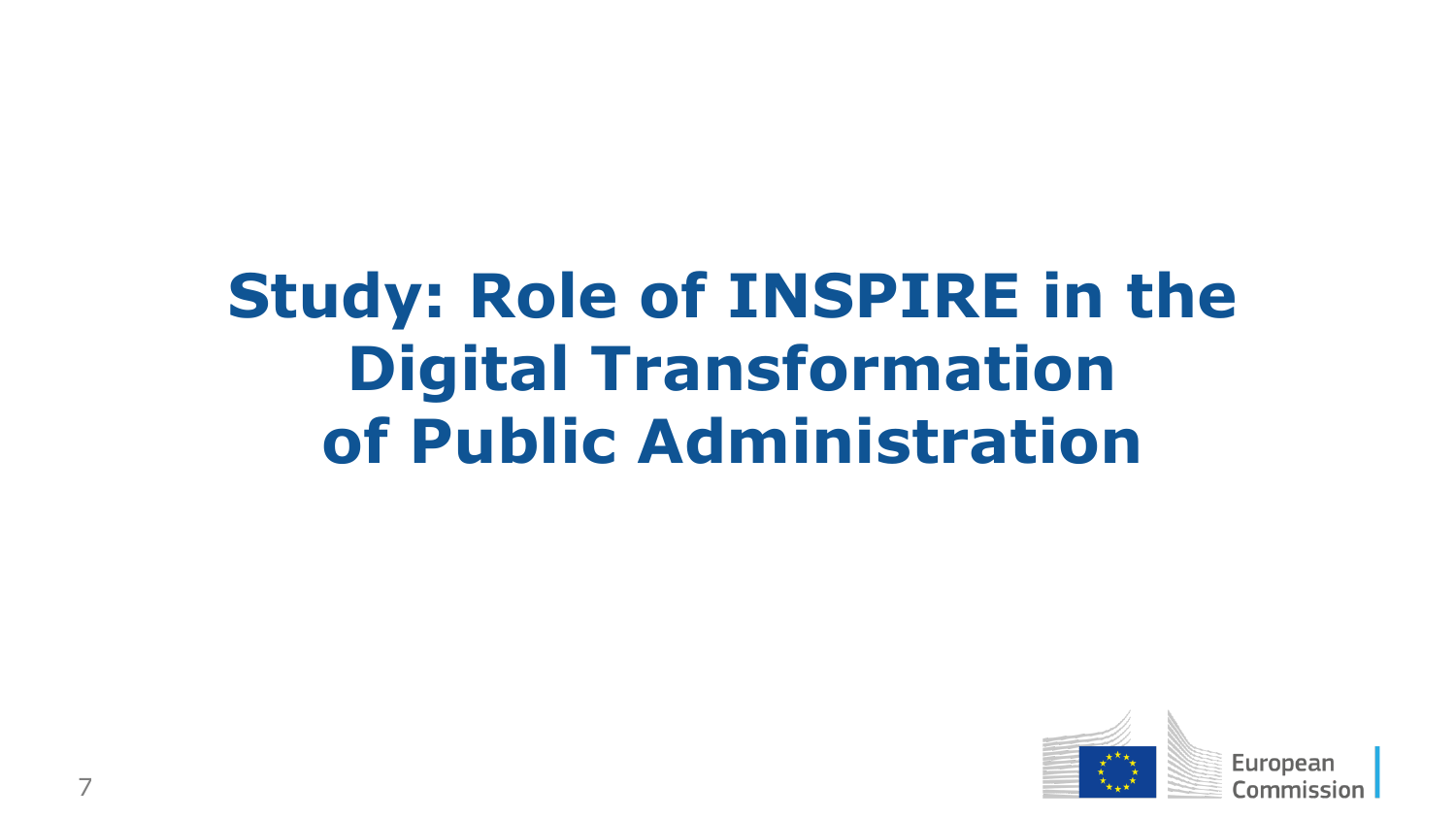

### **Role of INSPIRE in the Digital Transformation of Public Administration**

- Study with Deloitte & KU Leuven to demonstrate INSPIRE as fundamental part of eGovernment and digital transformation of public administration
	- **Data and Infrastructure reused across public** authorities



- **Evolving according to new technological progress** and requirements
- **Mapping with eGovernment National strategies** and services